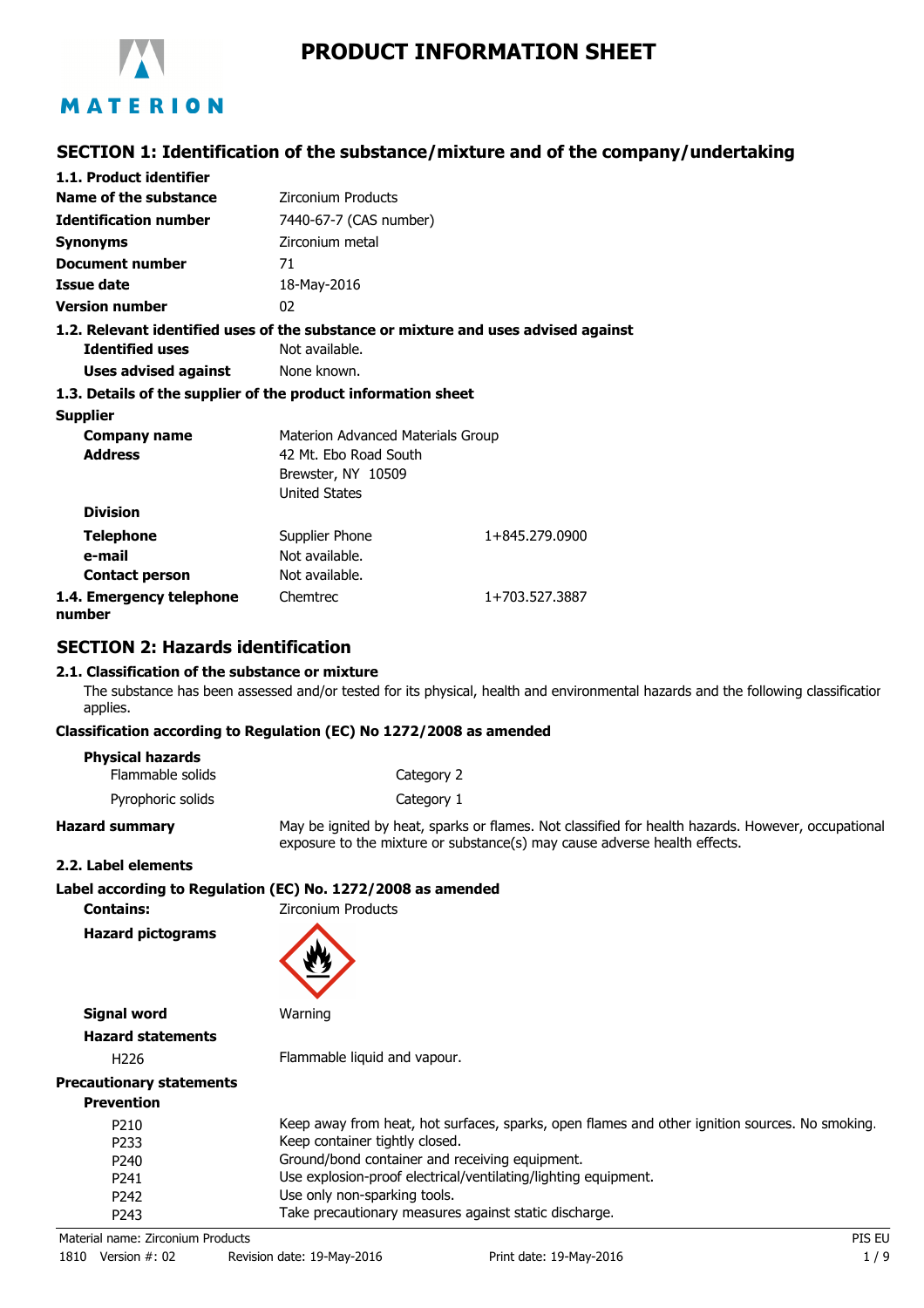| P <sub>280</sub>                  | Wear protective gloves/eye protection/face protection.                                                 |  |  |
|-----------------------------------|--------------------------------------------------------------------------------------------------------|--|--|
| <b>Response</b>                   |                                                                                                        |  |  |
| $P303 + P361 + P353$              | IF ON SKIN (or hair): Take off immediately all contaminated clothing. Rinse skin with<br>water/shower. |  |  |
| $P370 + P378$                     | In case of fire: Use appropriate media to extinguish.                                                  |  |  |
| <b>Storage</b>                    |                                                                                                        |  |  |
| $P403 + P235$                     | Store in a well-ventilated place. Keep cool.                                                           |  |  |
| <b>Disposal</b>                   |                                                                                                        |  |  |
| P501                              | Dispose of contents/container in accordance with local/regional/national/international regulations.    |  |  |
| Supplemental label<br>information | For further information, please contact the Product Stewardship Department at $+1.800.862.4118$ .      |  |  |
| 2.3. Other hazards                | None known.                                                                                            |  |  |
|                                   |                                                                                                        |  |  |

# **SECTION 3: Composition/information on ingredients**

# **3.1. Substances**

#### **General information**

| <b>Chemical name</b>   | $\frac{0}{0}$      | CAS-No. / EC<br>No.    | <b>REACH Registration No.</b> | <b>INDEX No.</b> | <b>Notes</b> |
|------------------------|--------------------|------------------------|-------------------------------|------------------|--------------|
| Zirconium Products     | 100                | 7440-67-7<br>231-176-9 | $\overline{\phantom{0}}$      | -                |              |
| <b>Classification:</b> | Flam. Lig. 3; H226 |                        |                               |                  |              |

#### **List of abbreviations and symbols that may be used above**

M: M-factor

vPvB: very persistent and very bioaccumulative substance.

PBT: persistent, bioaccumulative and toxic substance.

#: This substance has been assigned Community workplace exposure limit(s).

**Composition comments** The full text for all H-statements is displayed in section 16.

# **SECTION 4: First aid measures**

| <b>General information</b>                                                               | Take off all contaminated clothing immediately. Ensure that medical personnel are aware of the<br>material(s) involved, and take precautions to protect themselves. Wash contaminated clothing<br>before reuse.                                           |
|------------------------------------------------------------------------------------------|-----------------------------------------------------------------------------------------------------------------------------------------------------------------------------------------------------------------------------------------------------------|
| 4.1. Description of first aid measures                                                   |                                                                                                                                                                                                                                                           |
| <b>Inhalation</b>                                                                        | Move to fresh air. Call a physician if symptoms develop or persist.                                                                                                                                                                                       |
| <b>Skin contact</b>                                                                      | Take off immediately all contaminated clothing. Rinse skin with water/shower. Get medical<br>attention if irritation develops and persists.                                                                                                               |
| Eye contact                                                                              | Immediately flush eyes with plenty of water for at least 15 minutes. Remove contact lenses, if<br>present and easy to do. Get medical attention if irritation develops and persists.                                                                      |
| <b>Ingestion</b>                                                                         | Rinse mouth. Get medical attention if symptoms occur.                                                                                                                                                                                                     |
| 4.2. Most important<br>symptoms and effects, both<br>acute and delayed                   | Direct contact with eyes may cause temporary irritation.                                                                                                                                                                                                  |
| 4.3. Indication of any<br>immediate medical attention<br>and special treatment<br>needed | Provide general supportive measures and treat symptomatically. Thermal burns: Flush with water<br>immediately. While flushing, remove clothes which do not adhere to affected area. Call an<br>ambulance. Continue flushing during transport to hospital. |
| <b>SECTION 5: Firefighting measures</b>                                                  |                                                                                                                                                                                                                                                           |
| <b>General fire hazards</b>                                                              | Flammable liquid and vapour.                                                                                                                                                                                                                              |
| 5.1. Extinguishing media<br><b>Suitable extinguishing</b><br>media                       | Water fog. Foam. Dry chemical powder. Dry sand. Carbon dioxide (CO2).                                                                                                                                                                                     |
| Unsuitable extinguishing<br>media                                                        | Do not use water jet as an extinguisher, as this will spread the fire.                                                                                                                                                                                    |

#### Vapours may form explosive mixtures with air. Vapours may travel considerable distance to a source of ignition and flash back. During fire, gases hazardous to health may be formed. **5.2. Special hazards arising from the substance or mixture**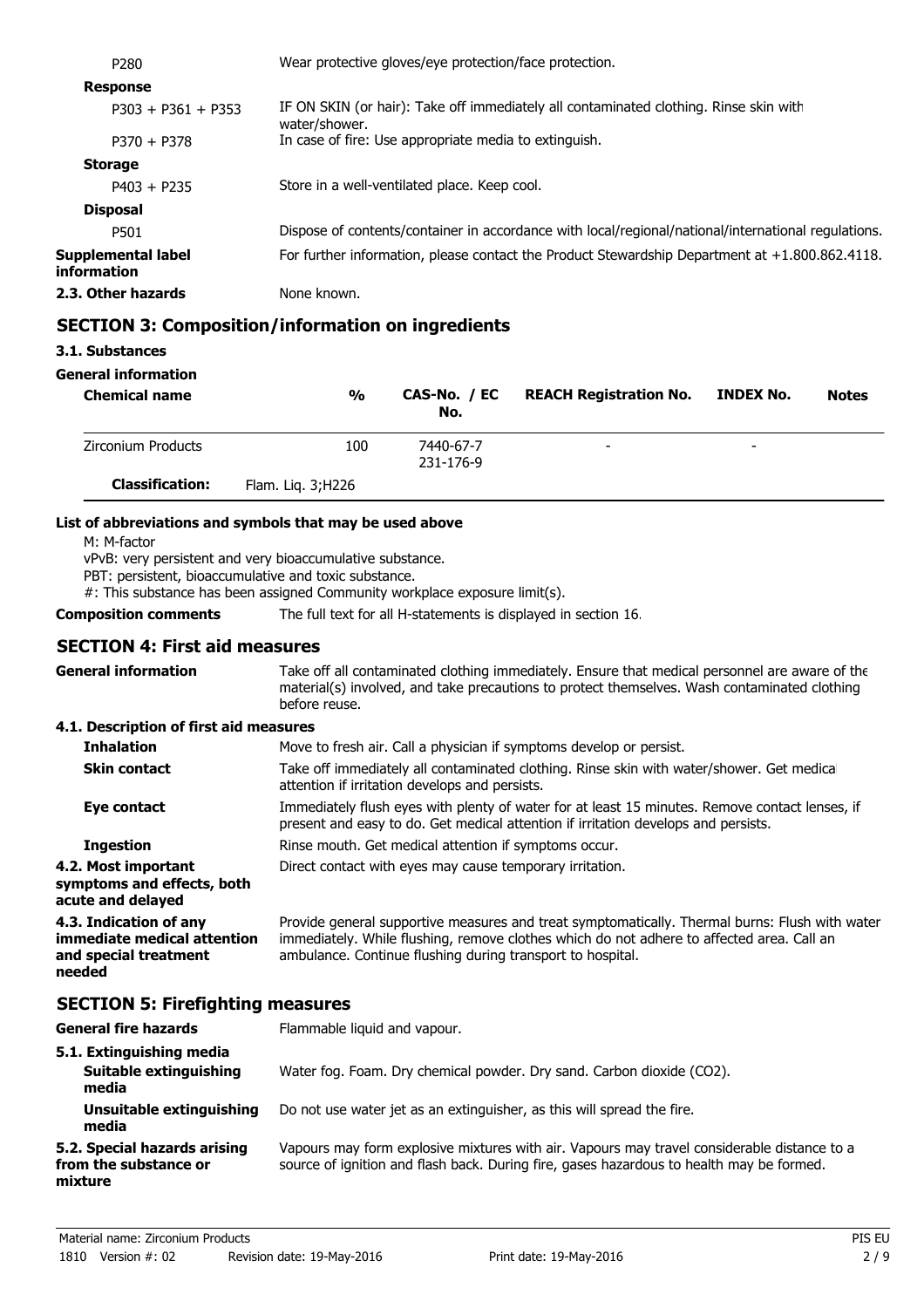| 5.3. Advice for firefighters<br><b>Special protective</b><br>equipment for<br>firefighters | Self-contained breathing apparatus and full protective clothing must be worn in case of fire.                           |
|--------------------------------------------------------------------------------------------|-------------------------------------------------------------------------------------------------------------------------|
| <b>Special firefighting</b><br>procedures                                                  | In case of fire and/or explosion do not breathe fumes. Move containers from fire area if you can do<br>so without risk. |
| Specific methods                                                                           | Use standard firefighting procedures and consider the hazards of other involved materials.                              |

### **SECTION 6: Accidental release measures**

# **6.1. Personal precautions, protective equipment and emergency procedures**

|                                                              | v.1. reisviigi precautiviis, protective equipment and emergency procedures                                                                                                                                                                                                                                                                                                                                                                                                                                                                |
|--------------------------------------------------------------|-------------------------------------------------------------------------------------------------------------------------------------------------------------------------------------------------------------------------------------------------------------------------------------------------------------------------------------------------------------------------------------------------------------------------------------------------------------------------------------------------------------------------------------------|
| For non-emergency<br>personnel                               | Keep unnecessary personnel away. Keep people away from and upwind of spill/leak. Eliminate all<br>ignition sources (no smoking, flares, sparks, or flames in immediate area). Wear appropriate<br>protective equipment and clothing during clean-up. Do not touch damaged containers or spilled<br>material unless wearing appropriate protective clothing. Ventilate closed spaces before entering<br>them. Local authorities should be advised if significant spillages cannot be contained. For personal<br>protection, see section 8. |
| For emergency<br>responders                                  | Keep unnecessary personnel away. Wear appropriate protective equipment and clothing during<br>clean-up.                                                                                                                                                                                                                                                                                                                                                                                                                                   |
| 6.2. Environmental<br>precautions                            | Avoid discharge into drains, water courses or onto the ground.                                                                                                                                                                                                                                                                                                                                                                                                                                                                            |
| 6.3. Methods and material for<br>containment and cleaning up | Eliminate all ignition sources (no smoking, flares, sparks, or flames in immediate area). Keep<br>combustibles (wood, paper, oil etc) away from spilled material. Take precautionary measures<br>against static discharge. Use only non-sparking tools. The product is immiscible with water and will<br>spread on the water surface.                                                                                                                                                                                                     |
|                                                              | Large Spills: Stop the flow of material, if this is without risk. Dike the spilled material, where this is<br>possible. Cover with plastic sheet to prevent spreading. Use a non-combustible material like<br>vermiculite, sand or earth to soak up the product and place into a container for later disposal.<br>Following product recovery, flush area with water.                                                                                                                                                                      |
|                                                              | Small Spills: Absorb with earth, sand or other non-combustible material and transfer to containers<br>for later disposal. Clean surface thoroughly to remove residual contamination.                                                                                                                                                                                                                                                                                                                                                      |
|                                                              | Never return spills to original containers for re-use.                                                                                                                                                                                                                                                                                                                                                                                                                                                                                    |
| 6.4. Reference to other<br>sections                          | For personal protection, see section 8. For waste disposal, see section 13 of the SDS.                                                                                                                                                                                                                                                                                                                                                                                                                                                    |
|                                                              |                                                                                                                                                                                                                                                                                                                                                                                                                                                                                                                                           |

# **SECTION 7: Handling and storage**

| 7.1. Precautions for safe<br>handling                                          | Do not handle, store or open near an open flame, sources of heat or sources of ignition. Protect<br>material from direct sunlight. When using do not smoke. Explosion-proof general and local exhaust<br>ventilation. Take precautionary measures against static discharges. All equipment used when<br>handling the product must be grounded. Use non-sparking tools and explosion-proof equipment.<br>Avoid prolonged exposure. Wear appropriate personal protective equipment. Observe good<br>industrial hygiene practices. |
|--------------------------------------------------------------------------------|---------------------------------------------------------------------------------------------------------------------------------------------------------------------------------------------------------------------------------------------------------------------------------------------------------------------------------------------------------------------------------------------------------------------------------------------------------------------------------------------------------------------------------|
| 7.2. Conditions for safe<br>storage, including any<br><i>incompatibilities</i> | Keep away from heat, sparks and open flame. Prevent electrostatic charge build-up by using<br>common bonding and grounding techniques. Store in a cool, dry place out of direct sunlight. Store<br>in original tightly closed container. Store in a well-ventilated place. Keep in an area equipped with<br>sprinklers. Store away from incompatible materials (see Section 10 of the SDS).                                                                                                                                     |
| 7.3. Specific end use(s)                                                       | Not available.                                                                                                                                                                                                                                                                                                                                                                                                                                                                                                                  |

# **SECTION 8: Exposure controls/personal protection**

# **8.1. Control parameters**

#### **Occupational exposure limits**

| Austria. MAK List, OEL Ordinance (GwV), BGBI. II, no. 184/2001 |             |                   |                     |  |
|----------------------------------------------------------------|-------------|-------------------|---------------------|--|
| <b>Material</b>                                                | <b>Type</b> | <b>Value</b>      | Form                |  |
| Zirconium Products (CAS<br>7440-67-7)                          | <b>MAK</b>  | 5 mg/m $3$        | Inhalable fraction. |  |
| <b>Belgium. Exposure Limit Values.</b><br><b>Material</b>      | <b>Type</b> | <b>Value</b>      |                     |  |
| Zirconium Products (CAS<br>7440-67-7)                          | <b>STEL</b> | $10 \text{ mg/m}$ |                     |  |
|                                                                | <b>TWA</b>  | 5 mg/m $3$        |                     |  |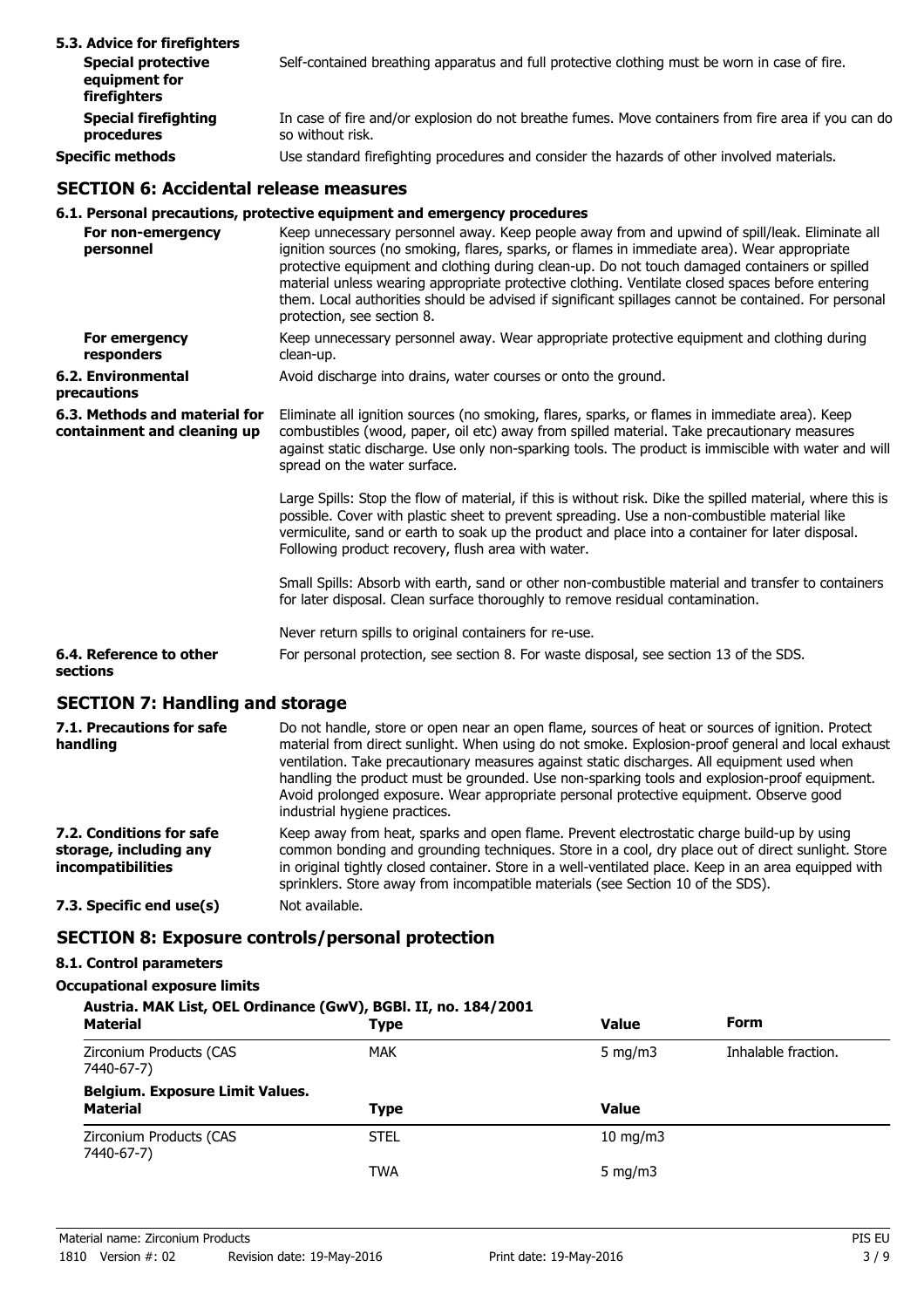| Croatia. Dangerous Substance Exposure Limit Values in the Workplace (ELVs), Annexes 1 and 2, Narodne Novine,<br>13/09                   |             |                   |                     |
|-----------------------------------------------------------------------------------------------------------------------------------------|-------------|-------------------|---------------------|
| <b>Material</b>                                                                                                                         | <b>Type</b> | <b>Value</b>      |                     |
| Zirconium Products (CAS<br>7440-67-7)                                                                                                   | <b>MAC</b>  | 5 mg/m $3$        |                     |
|                                                                                                                                         | <b>STEL</b> | $10 \text{ mg/m}$ |                     |
| Cyprus. OELs. Control of factory atmosphere and dangerous substances in factories regulation, PI 311/73, as<br>amended.                 |             |                   |                     |
| <b>Material</b>                                                                                                                         | <b>Type</b> | <b>Value</b>      |                     |
| Zirconium Products (CAS<br>7440-67-7)                                                                                                   | <b>TWA</b>  | $5$ mg/m $3$      |                     |
| <b>Finland. Workplace Exposure Limits</b><br><b>Material</b>                                                                            | <b>Type</b> | <b>Value</b>      |                     |
| Zirconium Products (CAS<br>7440-67-7)                                                                                                   | <b>TWA</b>  | 1 mg/m3           |                     |
| Germany. DFG MAK List (advisory OELs). Commission for the Investigation of Health Hazards of Chemical                                   |             |                   |                     |
| <b>Compounds in the Work Area (DFG)</b><br><b>Material</b>                                                                              | <b>Type</b> | <b>Value</b>      | <b>Form</b>         |
| Zirconium Products (CAS<br>7440-67-7)                                                                                                   | <b>TWA</b>  | 1 mg/m3           | Inhalable fraction. |
| Germany. TRGS 900, Limit Values in the Ambient Air at the Workplace<br><b>Material</b>                                                  | <b>Type</b> | <b>Value</b>      | <b>Form</b>         |
| Zirconium Products (CAS<br>7440-67-7)                                                                                                   | <b>AGW</b>  | 1 mg/m3           | Inhalable fraction. |
| Greece. OELs (Decree No. 90/1999, as amended)<br><b>Material</b>                                                                        | <b>Type</b> | <b>Value</b>      |                     |
| Zirconium Products (CAS<br>7440-67-7)                                                                                                   | <b>STEL</b> | $10$ mg/m $3$     |                     |
|                                                                                                                                         | <b>TWA</b>  | 5 mg/m $3$        |                     |
| Hungary. OELs. Joint Decree on Chemical Safety of Workplaces<br><b>Material</b>                                                         | <b>Type</b> | <b>Value</b>      |                     |
| Zirconium Products (CAS<br>7440-67-7)                                                                                                   | <b>STEL</b> | $20$ mg/m $3$     |                     |
|                                                                                                                                         | <b>TWA</b>  | 5 mg/m $3$        |                     |
| Iceland. OELs. Regulation 154/1999 on occupational exposure limits<br><b>Material</b>                                                   | <b>Type</b> | <b>Value</b>      |                     |
| Zirconium Products (CAS<br>7440-67-7)                                                                                                   | <b>TWA</b>  | 5 mg/m $3$        |                     |
| <b>Italy. Occupational Exposure Limits</b><br><b>Material</b>                                                                           | <b>Type</b> | <b>Value</b>      |                     |
| Zirconium Products (CAS                                                                                                                 | <b>STEL</b> | $10$ mg/m $3$     |                     |
| 7440-67-7)                                                                                                                              |             |                   |                     |
|                                                                                                                                         | <b>TWA</b>  | 5 mg/m $3$        |                     |
| Lithuania. OELs. Limit Values for Chemical Substances, General Requirements<br><b>Material</b>                                          | <b>Type</b> | <b>Value</b>      |                     |
| Zirconium Products (CAS<br>7440-67-7)                                                                                                   | <b>TWA</b>  | $6$ mg/m $3$      |                     |
| Poland. MACs. Minister of Labour and Social Policy Regarding Maximum Allowable Concentrations and Intensities<br>in Working Environment |             |                   |                     |
| <b>Material</b>                                                                                                                         | <b>Type</b> | <b>Value</b>      |                     |
| Zirconium Products (CAS<br>7440-67-7)                                                                                                   | <b>STEL</b> | 10 mg/m $3$       |                     |
|                                                                                                                                         | <b>TWA</b>  | 5 mg/m $3$        |                     |
| Portugal. VLEs. Norm on occupational exposure to chemical agents (NP 1796)<br><b>Material</b>                                           | <b>Type</b> | Value             |                     |
| Zirconium Products (CAS<br>7440-67-7)                                                                                                   | <b>STEL</b> | $10$ mg/m $3$     |                     |
|                                                                                                                                         | <b>TWA</b>  | $5$ mg/m $3$      |                     |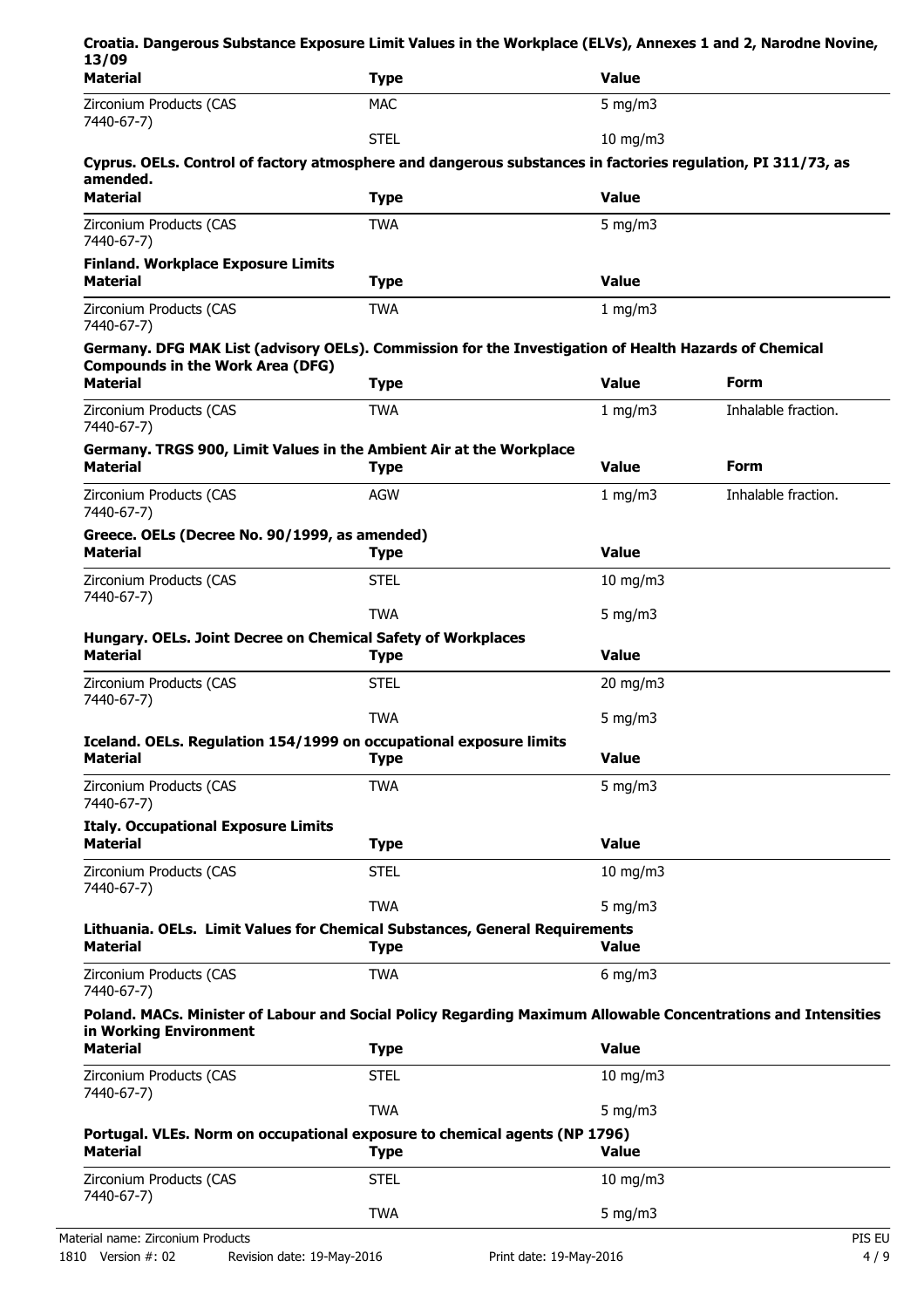| <b>Material</b>                                      | Romania. OELs. Protection of workers from exposure to chemical agents at the workplace<br><b>Type</b>                                                                                                                                                                                                                                                                                                                                                            | Value         |                 |
|------------------------------------------------------|------------------------------------------------------------------------------------------------------------------------------------------------------------------------------------------------------------------------------------------------------------------------------------------------------------------------------------------------------------------------------------------------------------------------------------------------------------------|---------------|-----------------|
| Zirconium Products (CAS<br>7440-67-7)                | <b>STEL</b>                                                                                                                                                                                                                                                                                                                                                                                                                                                      | $10$ mg/m $3$ |                 |
|                                                      | <b>TWA</b>                                                                                                                                                                                                                                                                                                                                                                                                                                                       | 5 mg/m $3$    |                 |
| <b>Material</b>                                      | Slovakia. OELs. Regulation No. 300/2007 concerning protection of health in work with chemical agents<br><b>Type</b>                                                                                                                                                                                                                                                                                                                                              | <b>Value</b>  |                 |
| Zirconium Products (CAS<br>7440-67-7)                | <b>TWA</b>                                                                                                                                                                                                                                                                                                                                                                                                                                                       | 1 mg/m $3$    |                 |
|                                                      | Slovenia. OELs. Regulations concerning protection of workers against risks due to exposure to chemicals while<br>working (Official Gazette of the Republic of Slovenia)                                                                                                                                                                                                                                                                                          |               |                 |
| <b>Material</b>                                      | <b>Type</b>                                                                                                                                                                                                                                                                                                                                                                                                                                                      | <b>Value</b>  | Form            |
| Zirconium Products (CAS<br>7440-67-7)                | <b>TWA</b>                                                                                                                                                                                                                                                                                                                                                                                                                                                       | 1 mg/m $3$    | Inhalable dust. |
| <b>Spain. Occupational Exposure Limits</b>           |                                                                                                                                                                                                                                                                                                                                                                                                                                                                  |               |                 |
| <b>Material</b>                                      | <b>Type</b>                                                                                                                                                                                                                                                                                                                                                                                                                                                      | <b>Value</b>  |                 |
| Zirconium Products (CAS<br>7440-67-7)                | <b>STEL</b>                                                                                                                                                                                                                                                                                                                                                                                                                                                      | $10$ mg/m $3$ |                 |
|                                                      | <b>TWA</b>                                                                                                                                                                                                                                                                                                                                                                                                                                                       | 5 mg/m $3$    |                 |
| <b>Biological limit values</b>                       | No biological exposure limits noted for the ingredient(s).                                                                                                                                                                                                                                                                                                                                                                                                       |               |                 |
| <b>Recommended monitoring</b><br>procedures          | Follow standard monitoring procedures.                                                                                                                                                                                                                                                                                                                                                                                                                           |               |                 |
| <b>Derived no-effect level</b><br>(DNEL)             | Not available.                                                                                                                                                                                                                                                                                                                                                                                                                                                   |               |                 |
| <b>Predicted no effect</b><br>concentrations (PNECs) | Not available.                                                                                                                                                                                                                                                                                                                                                                                                                                                   |               |                 |
| 8.2. Exposure controls                               |                                                                                                                                                                                                                                                                                                                                                                                                                                                                  |               |                 |
| <b>Appropriate engineering</b><br>controls           | Explosion-proof general and local exhaust ventilation. Good general ventilation (typically 10 air<br>changes per hour) should be used. Ventilation rates should be matched to conditions. If applicable,<br>use process enclosures, local exhaust ventilation, or other engineering controls to maintain airborne<br>levels below recommended exposure limits. If exposure limits have not been established, maintain<br>airborne levels to an acceptable level. |               |                 |
|                                                      | Individual protection measures, such as personal protective equipment                                                                                                                                                                                                                                                                                                                                                                                            |               |                 |
| <b>Eye/face protection</b>                           | Wear safety glasses with side shields (or goggles).                                                                                                                                                                                                                                                                                                                                                                                                              |               |                 |
| <b>Skin protection</b>                               |                                                                                                                                                                                                                                                                                                                                                                                                                                                                  |               |                 |
| - Hand protection                                    | Wear appropriate chemical resistant gloves. Suitable gloves can be recommended by the glove<br>supplier.                                                                                                                                                                                                                                                                                                                                                         |               |                 |
| - Other                                              | Wear suitable protective clothing.                                                                                                                                                                                                                                                                                                                                                                                                                               |               |                 |
| <b>Respiratory protection</b>                        | If engineering controls do not maintain airborne concentrations below recommended exposure<br>limits (where applicable) or to an acceptable level (in countries where exposure limits have not<br>been established), an approved respirator must be worn.                                                                                                                                                                                                        |               |                 |
| <b>Thermal hazards</b>                               | Wear appropriate thermal protective clothing, when necessary.                                                                                                                                                                                                                                                                                                                                                                                                    |               |                 |
| <b>Hygiene measures</b>                              | When using do not smoke. Always observe good personal hygiene measures, such as washing after<br>handling the material and before eating, drinking, and/or smoking. Routinely wash work clothing<br>and protective equipment to remove contaminants.                                                                                                                                                                                                             |               |                 |
| <b>Environmental exposure</b><br>controls            | Environmental manager must be informed of all major releases.                                                                                                                                                                                                                                                                                                                                                                                                    |               |                 |

# **SECTION 9: Physical and chemical properties**

# **9.1. Information on basic physical and chemical properties**

| <b>Appearance</b>                 |                     |        |
|-----------------------------------|---------------------|--------|
| <b>Physical state</b>             | Solid.              |        |
| <b>Form</b>                       | Not available.      |        |
| <b>Colour</b>                     | Not available.      |        |
| <b>Odour</b>                      | Not applicable.     |        |
| <b>Odour threshold</b>            | Not available.      |        |
| pH                                | Not available.      |        |
| Melting point/freezing point      | 1857 °C (3374,6 °F) |        |
| Material name: Zirconium Products |                     | PIS EU |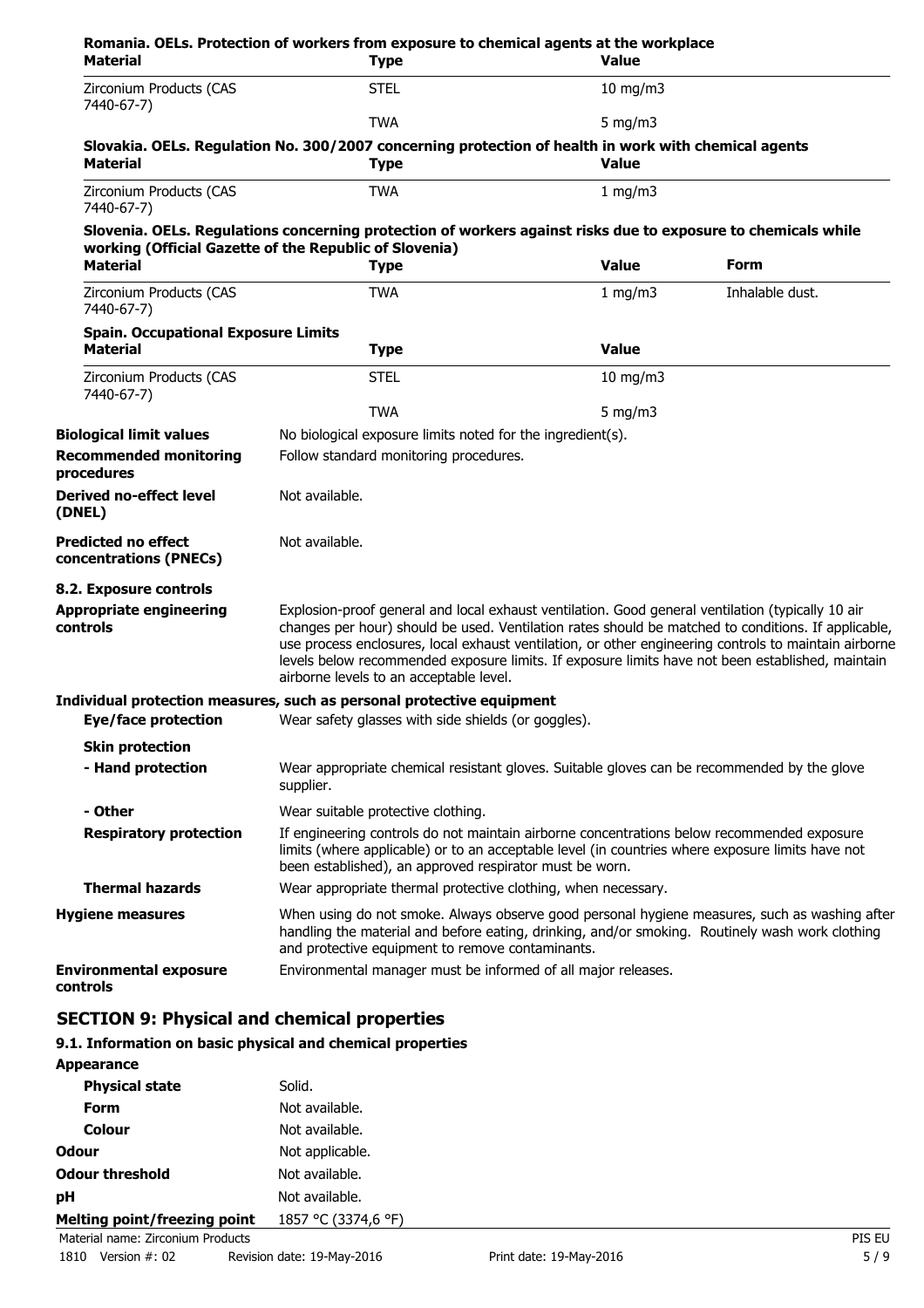| <b>Initial boiling point and</b><br>boiling range | 3577 °C (6470,6 °F)      |
|---------------------------------------------------|--------------------------|
| <b>Flash point</b>                                | Not available.           |
| <b>Evaporation rate</b>                           | Not available.           |
| Flammability (solid, gas)                         | Not applicable.          |
| Upper/lower flammability or explosive limits      |                          |
| Flammability limit - lower Not available.<br>(%)  |                          |
| <b>Flammability limit -</b><br>upper $(% )$       | Not available.           |
| <b>Vapour pressure</b>                            | < 0,0000001 kPa at 25 °C |
| <b>Vapour density</b>                             | Not available.           |
| <b>Relative density</b>                           | Not available.           |
| Solubility(ies)                                   |                          |
| Solubility (water)                                | <b>Insoluble</b>         |
| Solubility (other)                                | Not available.           |
| <b>Partition coefficient</b><br>(n-octanol/water) | Not available.           |
| <b>Auto-ignition temperature</b>                  | $> 200$ °C ( $> 392$ °F) |
| <b>Decomposition temperature</b>                  | Not available.           |
| Viscosity                                         | Not available.           |
| <b>Explosive properties</b>                       | Not explosive.           |
| <b>Oxidising properties</b>                       | Not oxidising.           |
| 9.2. Other information                            |                          |
| Molecular formula                                 | Zr                       |
| Molecular weight                                  | 91,22 g/mol              |

# **SECTION 10: Stability and reactivity**

| 10.1. Reactivity                            | The product is stable and non-reactive under normal conditions of use, storage and transport.    |
|---------------------------------------------|--------------------------------------------------------------------------------------------------|
| 10.2. Chemical stability                    | Material is stable under normal conditions.                                                      |
| 10.3. Possibility of hazardous<br>reactions | No dangerous reaction known under conditions of normal use.                                      |
| 10.4. Conditions to avoid                   | Avoid heat, sparks, open flames and other ignition sources. Contact with incompatible materials. |
| 10.5. Incompatible materials                | Strong oxidising agents.                                                                         |
| 10.6. Hazardous<br>decomposition products   | No hazardous decomposition products are known.                                                   |

# **SECTION 11: Toxicological information**

**General information CCCUPATION** Occupational exposure to the substance or mixture may cause adverse effects.

| <b>Information on likely routes of exposure</b> |                                                                                                                        |
|-------------------------------------------------|------------------------------------------------------------------------------------------------------------------------|
| <b>Inhalation</b>                               | Prolonged inhalation may be harmful.                                                                                   |
| <b>Skin contact</b>                             | No adverse effects due to skin contact are expected.                                                                   |
| Eye contact                                     | Direct contact with eyes may cause temporary irritation.                                                               |
| <b>Ingestion</b>                                | May cause discomfort if swallowed. However, ingestion is not likely to be a primary route of<br>occupational exposure. |
| <b>Symptoms</b>                                 | Exposure may cause temporary irritation, redness, or discomfort.                                                       |
| 11.1. Information on toxicological effects      |                                                                                                                        |
| <b>Acute toxicity</b>                           | No data available.                                                                                                     |
| <b>Skin corrosion/irritation</b>                | Due to partial or complete lack of data the classification is not possible.                                            |
| Serious eye damage/eye<br>irritation            | Due to partial or complete lack of data the classification is not possible.                                            |
| <b>Respiratory sensitisation</b>                | Due to partial or complete lack of data the classification is not possible.                                            |
| <b>Skin sensitisation</b>                       | Due to partial or complete lack of data the classification is not possible.                                            |
| <b>Germ cell mutagenicity</b>                   | Due to partial or complete lack of data the classification is not possible.                                            |
| <b>Carcinogenicity</b>                          | Due to partial or complete lack of data the classification is not possible.                                            |
| <b>Reproductive toxicity</b>                    | Due to partial or complete lack of data the classification is not possible.                                            |
|                                                 |                                                                                                                        |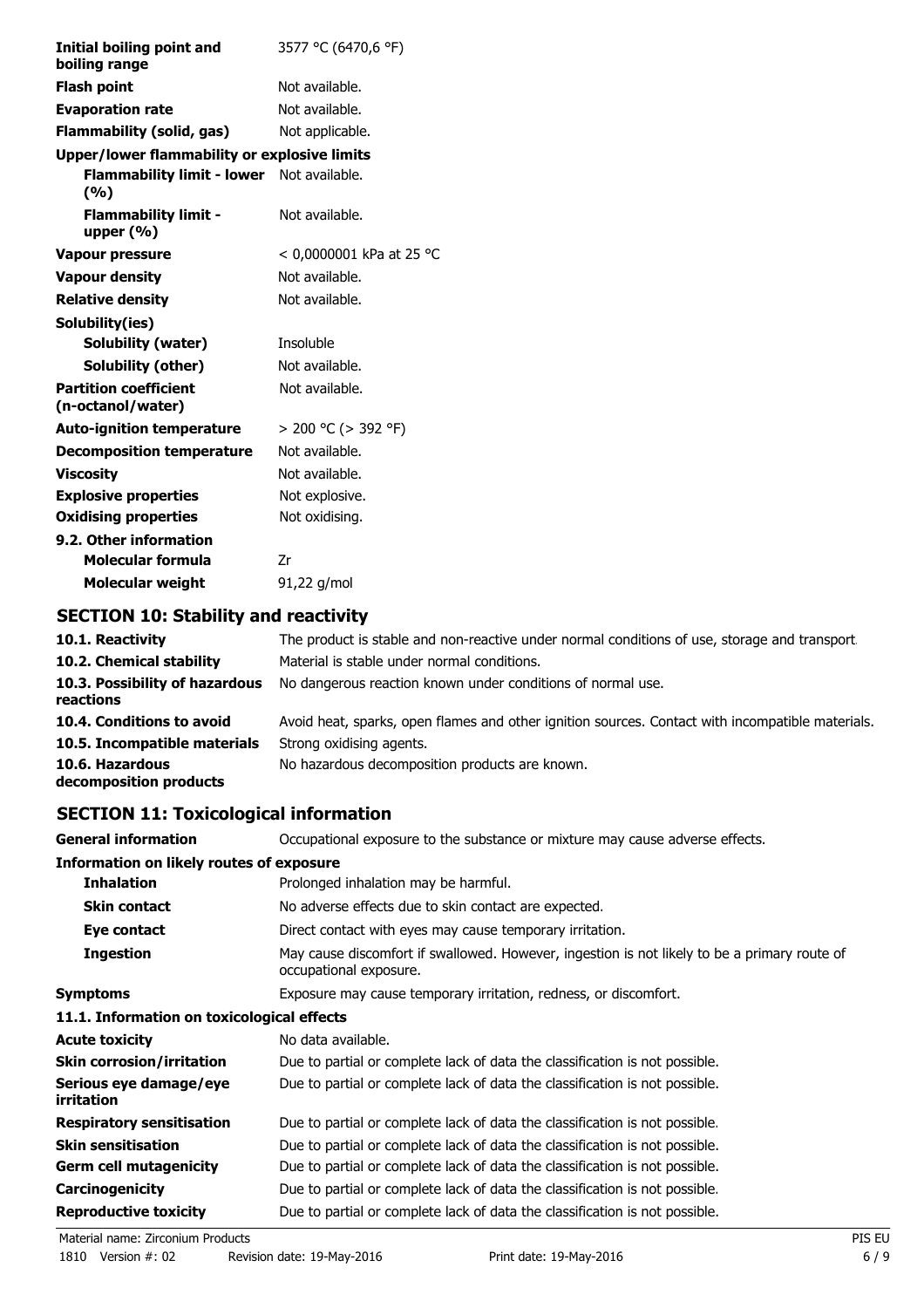| Specific target organ toxicity<br>- single exposure   | Due to partial or complete lack of data the classification is not possible. |
|-------------------------------------------------------|-----------------------------------------------------------------------------|
| Specific target organ toxicity<br>- repeated exposure | Due to partial or complete lack of data the classification is not possible. |
| <b>Aspiration hazard</b>                              | Due to partial or complete lack of data the classification is not possible. |
| Mixture versus substance<br>information               | No information available.                                                   |
| <b>Other information</b>                              | Not available.                                                              |

# **SECTION 12: Ecological information**

| 12.1. Toxicity                                            | The product is not classified as environmentally hazardous. However, this does not exclude the<br>possibility that large or frequent spills can have a harmful or damaging effect on the environment. |
|-----------------------------------------------------------|-------------------------------------------------------------------------------------------------------------------------------------------------------------------------------------------------------|
| 12.2. Persistence and<br>degradability                    | No data is available on the degradability of this product.                                                                                                                                            |
| 12.3. Bioaccumulative<br>potential                        | No data available.                                                                                                                                                                                    |
| <b>Partition coefficient</b><br>n-octanol/water (log Kow) | Not available.                                                                                                                                                                                        |
| <b>Bioconcentration factor (BCF)</b>                      | Not available.                                                                                                                                                                                        |
| 12.4. Mobility in soil                                    | No data available.                                                                                                                                                                                    |
| 12.5. Results of PBT<br>and vPvB<br>assessment            | Not available.                                                                                                                                                                                        |
| 12.6. Other adverse effects                               | No other adverse environmental effects (e.g. ozone depletion, photochemical ozone creation<br>potential, endocrine disruption, global warming potential) are expected from this component.            |

# **SECTION 13: Disposal considerations**

# **13.1. Waste treatment methods**

| <b>Residual waste</b>                  | Dispose of in accordance with local regulations. Empty containers or liners may retain some product<br>residues. This material and its container must be disposed of in a safe manner (see: Disposal<br>instructions). |
|----------------------------------------|------------------------------------------------------------------------------------------------------------------------------------------------------------------------------------------------------------------------|
| <b>Contaminated packaging</b>          | Since emptied containers may retain product residue, follow label warnings even after container is<br>emptied. Empty containers should be taken to an approved waste handling site for recycling or<br>disposal.       |
| EU waste code                          | The Waste code should be assigned in discussion between the user, the producer and the waste<br>disposal company.                                                                                                      |
| <b>Disposal</b><br>methods/information | Collect and reclaim or dispose in sealed containers at licensed waste disposal site. Dispose of<br>contents/container in accordance with local/regional/national/international regulations.                            |
| <b>Special precautions</b>             | Dispose in accordance with all applicable regulations.                                                                                                                                                                 |

# **SECTION 14: Transport information**

# **ADR**

| 14.1. UN number<br>14.2. UN proper shipping<br>name | UN1358<br>ZIRCONIUM POWDER, WETTED with not less than 25% water         |
|-----------------------------------------------------|-------------------------------------------------------------------------|
| 14.3. Transport hazard class(es)                    |                                                                         |
| <b>Class</b>                                        | 4.1                                                                     |
| Subsidiary risk                                     |                                                                         |
| Label(s)                                            | 4.1                                                                     |
| Hazard No. (ADR)                                    | 40                                                                      |
| <b>Tunnel restriction</b><br>code                   | F                                                                       |
| 14.4. Packing group                                 | Н                                                                       |
| 14.5. Environmental<br>hazards                      | No.                                                                     |
| <b>14.6. Special precautions</b><br>for user        | Read safety instructions, SDS and emergency procedures before handling. |
| <b>RID</b>                                          |                                                                         |
| 14.1. UN number<br>14.2. UN proper shipping<br>name | UN1358<br>ZIRCONIUM POWDER, WETTED with not less than 25% water         |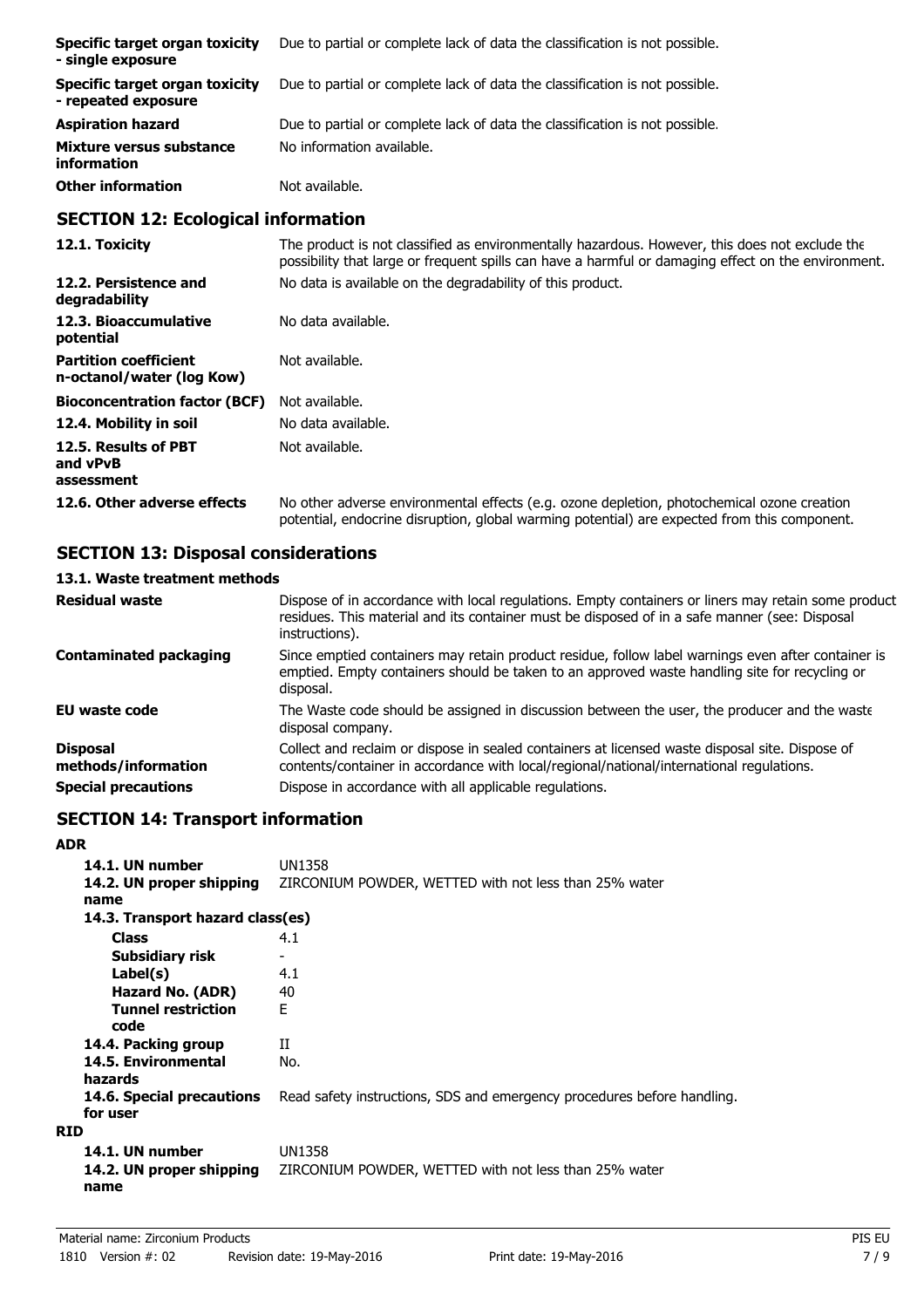**Class** 4.1 **14.3. Transport hazard class(es) Subsidiary risk Label(s)** 4.1 **14.4. Packing group** II **14.5. Environmental** No. **hazards 14.6. Special precautions** Read safety instructions, SDS and emergency procedures before handling. **for user ADN 14.1. UN number** UN1358 **14.2. UN proper shipping** Zirconium Powder, [with not less than 25% water] **name Class** 4.1 **14.3. Transport hazard class(es) Subsidiary risk Label(s)** 4.1 **14.4. Packing group** II **14.5. Environmental** No. **hazards 14.6. Special precautions** Read safety instructions, SDS and emergency procedures before handling. **for user IATA**

Not regulated as dangerous goods.

### **IMDG**

Not regulated as dangerous goods.

#### **ADN; ADR; RID**



# **SECTION 15: Regulatory information**

**15.1. Safety, health and environmental regulations/legislation specific for the substance or mixture EU regulations**

**Regulation (EC) No. 1005/2009 on substances that deplete the ozone layer, Annex I and II, as amended** Not listed.

**Regulation (EC) No. 850/2004 on persistent organic pollutants, Annex I** Not listed.

**Regulation (EC) No. 689/2008 concerning the export and import of dangerous chemicals, Annex I, part 1** Not listed.

**Regulation (EC) No. 689/2008 concerning the export and import of dangerous chemicals, Annex I, part 2** Not listed.

**Regulation (EC) No. 689/2008 concerning the export and import of dangerous chemicals, Annex I, part 3** Not listed.

**Regulation (EC) No. 689/2008 concerning the export and import of dangerous chemicals, Annex V** Not listed.

**Regulation (EC) No. 166/2006 Annex II Pollutant Release and Transfer Registry, as amended** Not listed.

**Regulation (EC) No. 1907/2006, REACH Article 59(10) Candidate List as currently published by ECHA** Not listed.

#### **Authorisations**

**Regulation (EC) No. 1907/2006, REACH Annex XIV Substances subject to authorization, as amended** Not listed.